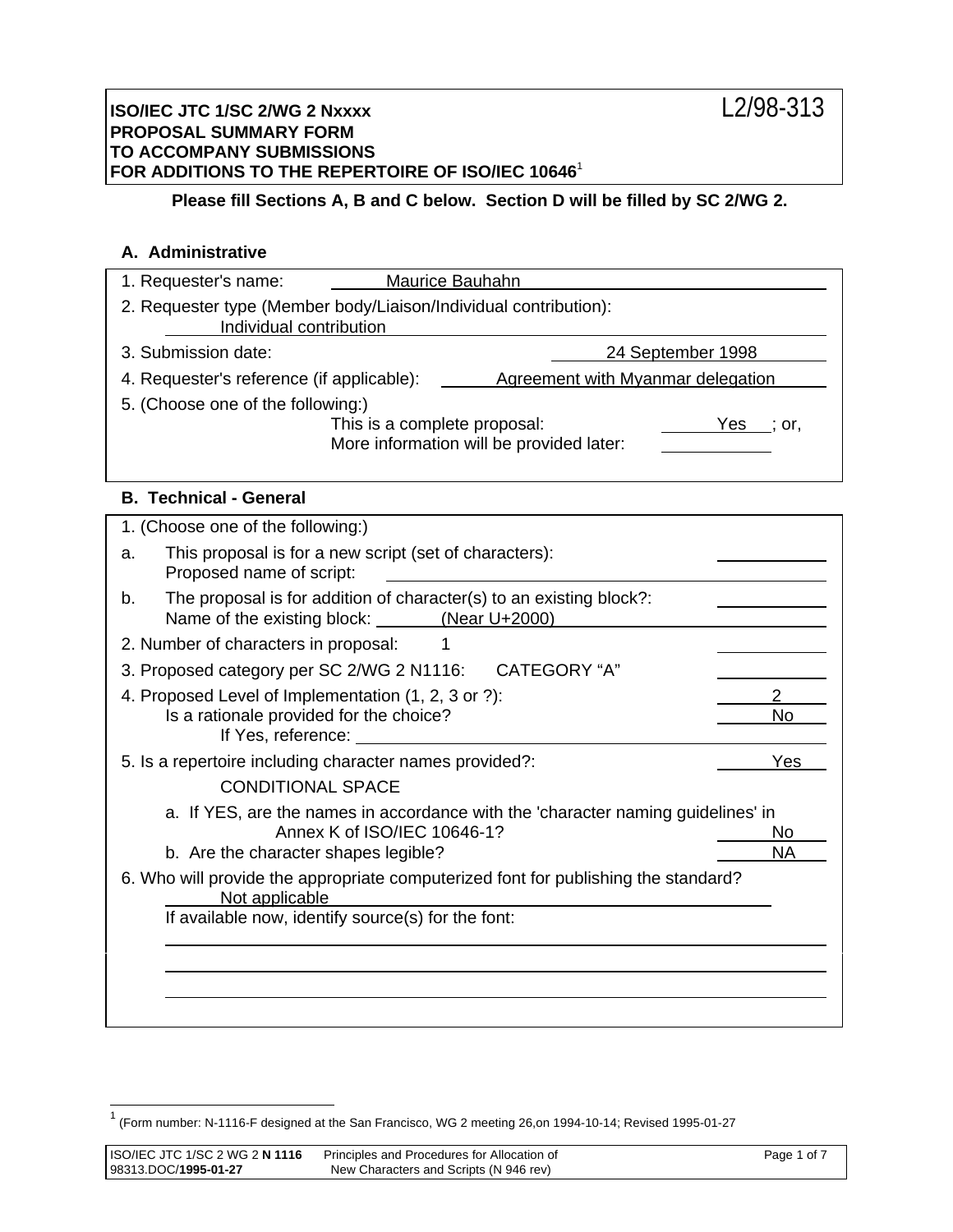## 7. References:

 $\overline{a}$ 

- a. Are references (to other character sets, dictionaries, descriptive texts etc.) provided:
- b. Are published examples (such as samples from newspapers, magazines, or other sources) of use of proposed characters attached?

# **C. Technical - Justification**

1. Information on the user community for the proposed characters (for example: size, demographics, information technology use, or publishing use) is included.: Reference: This would be useful for languages which prohibit word spacing but include justification. Khmer, Myanmar, Laotian, Thai, et cetera. The Apple ATSUI paradigm takes advantage of conditional spaces (of at least four levels; this proposal recommends only one level of conditionality).

2. The context of use for the proposed characters (type of use; common or rare) is included.

Reference: Very common use...maybe every other line. The user community requires a variable width space character to expand its width within lines that lack the U+0020 character (or other means) to achieve justification. This has typically been accomplished by inserting a U+0020 character: (1) This to some degree violates the phrasing of the sentence since visual spaces are typically inserted to separate phrases (similar to commas in Latin scripts). The upset to meaning is overlooked in the context of a line of text in a narrow column that is fully justified, however it is offensive when the same text is transferred to wider columns. (2) When both phrase spacing and justification spacing use the same character (U+0020), algorithmic filtering according to context is not possible. (3) Neither is it appropriate to insert justification spacing algorithmically, because it should be placed in such a way as to minimize damage to the sense of the context (just as one would not algorithmically insert commas in Latin scripts). Adding spacing between every word in a line is also visually offensive in these scripts. (4) Some justification can be accomplished by algorithmically adding micro-spaces between non-combining characters, however in languages like Khmer that have many ligatures the effect is so unbalanced in narrow column contexts as to be visually offensive.

The CONDITIONAL SPACE should optionally be distinguished from the U+0020 SPACE and the ZERO WIDTH SPACE (which is used for word breaks) during editing, with substitution by a vertical bar or some other glyph.

3. Are the proposed characters in current use by the user community?

If YES, where? Reference: Most of the user community manually inserts and deletes justification spaces when flowing text into new contexts. This is very time consuming…and inappropriate for database publishing. Appropriate display technology would probably lead to the CONDITIONAL SPACE character being inserted frequently in text. Given new technology, the CONDITIONAL SPACE will probably be frequently used.

4. After giving due considerations to the principles in N 1116 must the proposed characters be entirely in the BMP? The characters of the Yes If YES, is a rationale provided? No If YES, reference:

5. Should the proposed characters be kept together in a contiguous range (rather than being scattered)? N.A.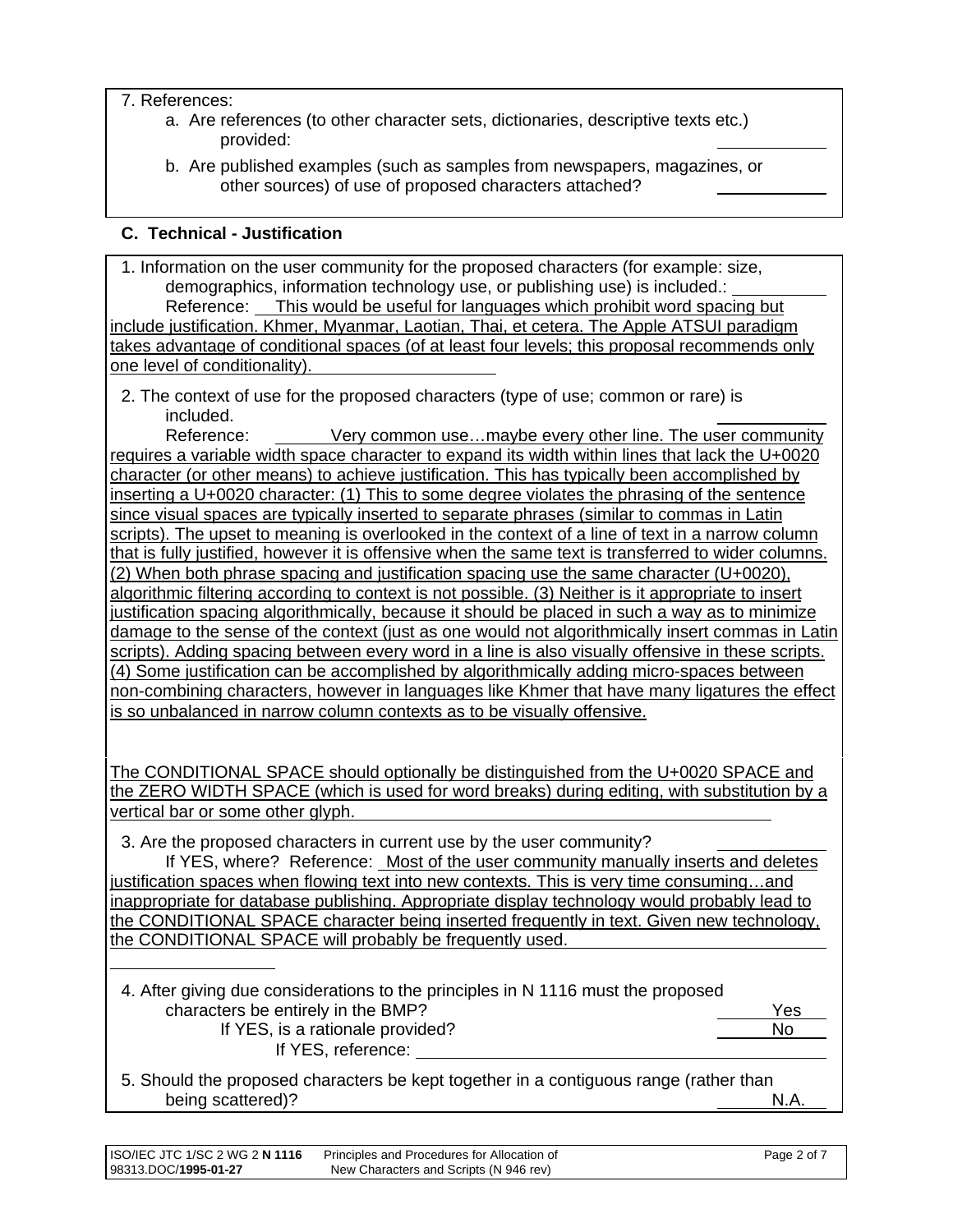| 6. Can any of the proposed characters be considered a presentation form of an existing<br>character or character sequence?<br>If YES, is a rationale for its inclusion provided?<br>If YES, reference:                                                                               | No.        |
|--------------------------------------------------------------------------------------------------------------------------------------------------------------------------------------------------------------------------------------------------------------------------------------|------------|
| 7. Can any of the proposed character(s) be considered to be similar (in appearance or<br>function) to an existing character?<br>If YES, is a rationale for its inclusion provided?                                                                                                   | Yes<br>Yes |
| The CONDITIONAL SPACE would appear identical to the U+0020 SPACE in lines with three<br>characteristics: (1) Omit U+0020, (2) Are fully justified, (3) Which cannot be adequately justified<br>by other means (microspacing between non-combining characters).<br>If YES, reference: |            |
| 8. Does the proposal include use of composite sequences?<br>If YES, is a rationale for such use provided?<br>If YES, reference:<br>Is a list of composite sequences and their corresponding glyph images (graphic<br>symbols) provided?<br>If YES, reference:                        | No         |

## **D. SC 2/WG 2 Administrative (To be completed by SC 2/WG 2)**

1. Relevant SC 2/WG 2 document numbers:

 $\overline{a}$ 

 $\overline{a}$  $\overline{a}$ 

2. Status (list of meeting number and corresponding action or disposition):

===================== END OF PROPOSAL SUMMARY INFORMATION =========================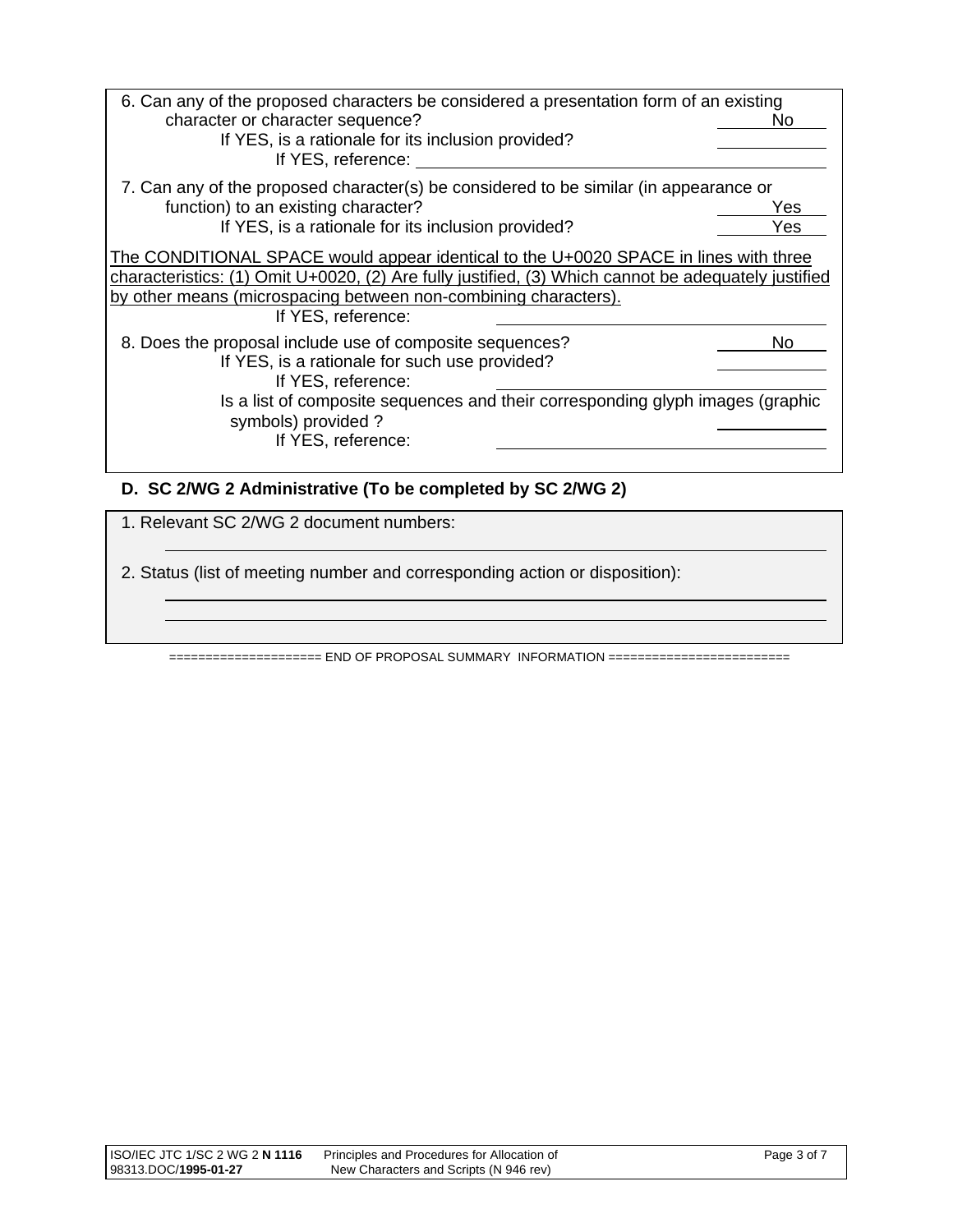#### **ISO/IEC JTC 1/SC 2/WG 2 PROPOSAL SUMMARY FORM TO ACCOMPANY SUBMISSIONS FOR ADDITIONS TO THE REPERTOIRE OF ISO/IEC 10646**<sup>2</sup>

**An Example:** Material from form filled as attachment to **N 1093 (on Braille)** during San Francisco meeting is used as input.

# **Please fill Sections A, B and C below. Section D will be filled by SC 2/WG 2.**

### **A. Administrative**

| 2. Requester type (Member body/Liaison/Individual contribution):<br><b>Individual Contribution (may become member body contribution)</b><br>3. Submission date:<br>1994-10-10<br>JTC1/SC2/WG2 N 1093<br>4. Requester's reference (if applicable):<br>5. (Choose one of the following:)<br>This is a complete proposal:<br>$\therefore$ or,<br><b>XXXX</b><br>More information will be provided later:<br><b>B. Technical - General</b><br>1. (Choose one of the following:)<br>This proposal is for a new script (set of characters):<br><b>YES</b><br>a.<br>Proposed name of script:<br><b>Braille</b><br>The proposal is for addition of character(s) to an existing block?:<br>b.<br>Name of the existing block:<br>2. Number of characters in proposal:<br>448 characters (512 code points)<br>3. Proposed category per SC 2/WG 2 N1116:<br>4. Proposed Level of Implementation (1, 2, 3 or ?):<br>Is a rationale provided for the choice?<br>If Yes, reference:<br>5. Is a repertoire including character names provided?:<br><b>YES</b><br>a. If YES, are the names in accordance with the 'character naming guidelines' in<br>Annex K of ISO/IEC 10646-1?<br>NO (will provide)<br><b>YES</b><br>b. Are the character shapes legible?<br>6. Who will provide the appropriate computerized font for publishing the standard?<br>Japan<br>If available now, identify source(s) for the font:<br><b>IBM Japan, NEC etc</b> | 1. Requester's name: | Kohji Shibano |  |
|-------------------------------------------------------------------------------------------------------------------------------------------------------------------------------------------------------------------------------------------------------------------------------------------------------------------------------------------------------------------------------------------------------------------------------------------------------------------------------------------------------------------------------------------------------------------------------------------------------------------------------------------------------------------------------------------------------------------------------------------------------------------------------------------------------------------------------------------------------------------------------------------------------------------------------------------------------------------------------------------------------------------------------------------------------------------------------------------------------------------------------------------------------------------------------------------------------------------------------------------------------------------------------------------------------------------------------------------------------------------------------------------------------------------------------|----------------------|---------------|--|
|                                                                                                                                                                                                                                                                                                                                                                                                                                                                                                                                                                                                                                                                                                                                                                                                                                                                                                                                                                                                                                                                                                                                                                                                                                                                                                                                                                                                                               |                      |               |  |
|                                                                                                                                                                                                                                                                                                                                                                                                                                                                                                                                                                                                                                                                                                                                                                                                                                                                                                                                                                                                                                                                                                                                                                                                                                                                                                                                                                                                                               |                      |               |  |
|                                                                                                                                                                                                                                                                                                                                                                                                                                                                                                                                                                                                                                                                                                                                                                                                                                                                                                                                                                                                                                                                                                                                                                                                                                                                                                                                                                                                                               |                      |               |  |
|                                                                                                                                                                                                                                                                                                                                                                                                                                                                                                                                                                                                                                                                                                                                                                                                                                                                                                                                                                                                                                                                                                                                                                                                                                                                                                                                                                                                                               |                      |               |  |
|                                                                                                                                                                                                                                                                                                                                                                                                                                                                                                                                                                                                                                                                                                                                                                                                                                                                                                                                                                                                                                                                                                                                                                                                                                                                                                                                                                                                                               |                      |               |  |
|                                                                                                                                                                                                                                                                                                                                                                                                                                                                                                                                                                                                                                                                                                                                                                                                                                                                                                                                                                                                                                                                                                                                                                                                                                                                                                                                                                                                                               |                      |               |  |
|                                                                                                                                                                                                                                                                                                                                                                                                                                                                                                                                                                                                                                                                                                                                                                                                                                                                                                                                                                                                                                                                                                                                                                                                                                                                                                                                                                                                                               |                      |               |  |
|                                                                                                                                                                                                                                                                                                                                                                                                                                                                                                                                                                                                                                                                                                                                                                                                                                                                                                                                                                                                                                                                                                                                                                                                                                                                                                                                                                                                                               |                      |               |  |
|                                                                                                                                                                                                                                                                                                                                                                                                                                                                                                                                                                                                                                                                                                                                                                                                                                                                                                                                                                                                                                                                                                                                                                                                                                                                                                                                                                                                                               |                      |               |  |
|                                                                                                                                                                                                                                                                                                                                                                                                                                                                                                                                                                                                                                                                                                                                                                                                                                                                                                                                                                                                                                                                                                                                                                                                                                                                                                                                                                                                                               |                      |               |  |
|                                                                                                                                                                                                                                                                                                                                                                                                                                                                                                                                                                                                                                                                                                                                                                                                                                                                                                                                                                                                                                                                                                                                                                                                                                                                                                                                                                                                                               |                      |               |  |
|                                                                                                                                                                                                                                                                                                                                                                                                                                                                                                                                                                                                                                                                                                                                                                                                                                                                                                                                                                                                                                                                                                                                                                                                                                                                                                                                                                                                                               |                      |               |  |
|                                                                                                                                                                                                                                                                                                                                                                                                                                                                                                                                                                                                                                                                                                                                                                                                                                                                                                                                                                                                                                                                                                                                                                                                                                                                                                                                                                                                                               |                      |               |  |
|                                                                                                                                                                                                                                                                                                                                                                                                                                                                                                                                                                                                                                                                                                                                                                                                                                                                                                                                                                                                                                                                                                                                                                                                                                                                                                                                                                                                                               |                      |               |  |
|                                                                                                                                                                                                                                                                                                                                                                                                                                                                                                                                                                                                                                                                                                                                                                                                                                                                                                                                                                                                                                                                                                                                                                                                                                                                                                                                                                                                                               |                      |               |  |
|                                                                                                                                                                                                                                                                                                                                                                                                                                                                                                                                                                                                                                                                                                                                                                                                                                                                                                                                                                                                                                                                                                                                                                                                                                                                                                                                                                                                                               |                      |               |  |
|                                                                                                                                                                                                                                                                                                                                                                                                                                                                                                                                                                                                                                                                                                                                                                                                                                                                                                                                                                                                                                                                                                                                                                                                                                                                                                                                                                                                                               |                      |               |  |
|                                                                                                                                                                                                                                                                                                                                                                                                                                                                                                                                                                                                                                                                                                                                                                                                                                                                                                                                                                                                                                                                                                                                                                                                                                                                                                                                                                                                                               |                      |               |  |

 2 (Form number: N-1116-F designed at the San Francisco, WG 2 meeting 26,on 1994-10-14; Revised 1995-01-27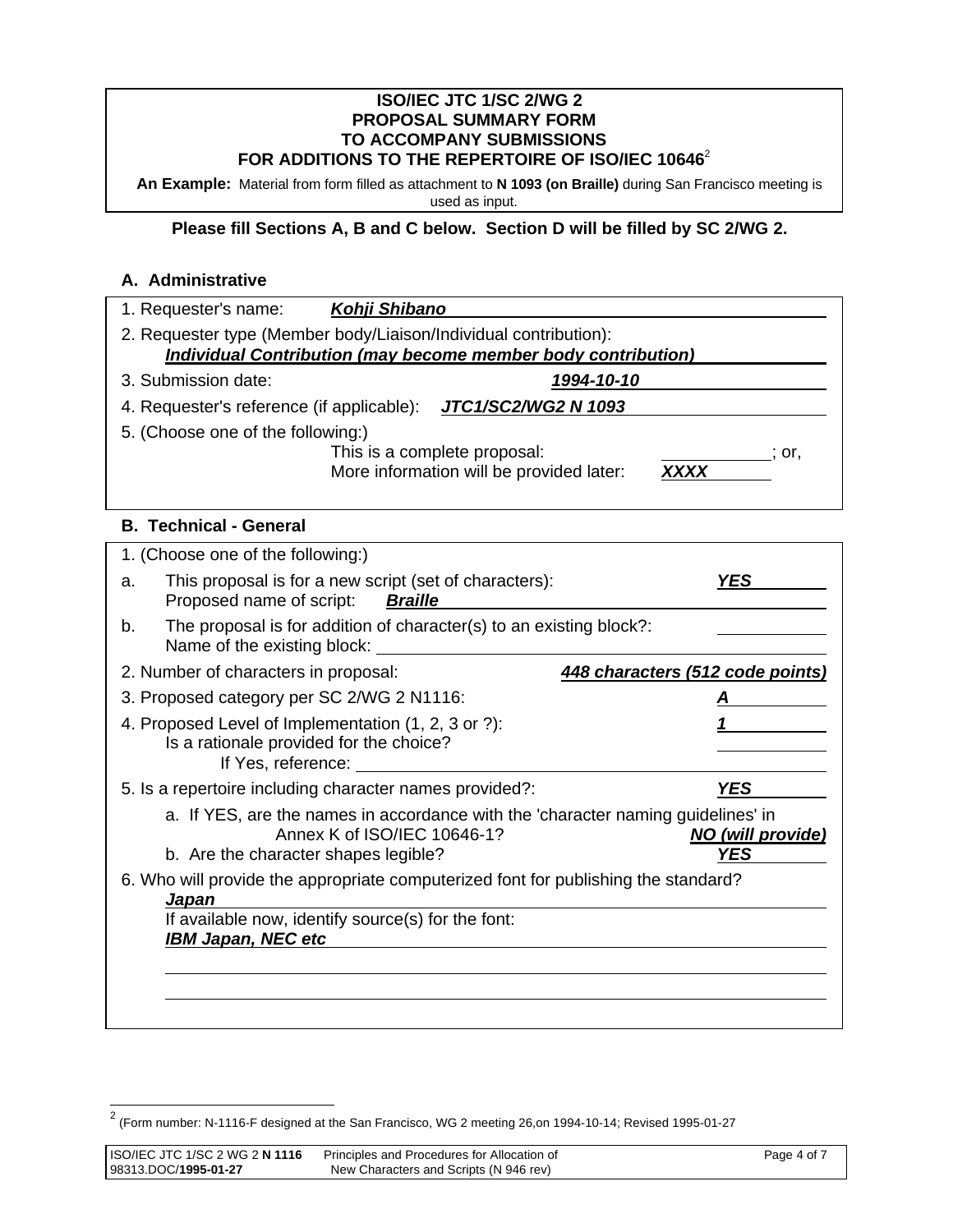#### 7. References:

- a. Are references (to other character sets, dictionaries, descriptive texts etc.) provided: *ISO TC 173*
- b. Are published examples (such as samples from newspapers, magazines, or other sources) of use of proposed characters attached? **NO (will provide)e**

## **C. Technical - Justification**

| 1. Information on the user community for the proposed characters (for example: size,<br>demographics, information technology use, or publishing use) is included.: NO<br>Reference: PEOPLE WITH IMPAIRED VISION (info will be provided |            |
|----------------------------------------------------------------------------------------------------------------------------------------------------------------------------------------------------------------------------------------|------------|
| 2. The context of use for the proposed characters (type of use; common or rare) is<br>Common use; including on-line database services for Braille-<br>included.<br>translated text.                                                    |            |
| Reference:                                                                                                                                                                                                                             |            |
| 3. Are the proposed characters in current use by the user community?<br>If YES, where? Reference: Worldwide                                                                                                                            | <b>YES</b> |
| 4. After giving due considerations to the principles in N 1116 must the proposed<br>characters be entirely in the BMP?<br>If YES, is a rationale provided?<br>If YES, reference:                                                       | <b>YES</b> |
| 5. Should the proposed characters be kept together in a contiguous range (rather than<br>being scattered)?                                                                                                                             | <b>YES</b> |
| 6. Can any of the proposed characters be considered a presentation form of an existing<br>character or character sequence?<br>If YES, is a rationale for its inclusion provided?<br>If YES, reference:                                 | <b>NO</b>  |
| 7. Can any of the proposed character(s) be considered to be similar (in appearance or<br>function) to an existing character?<br>If YES, is a rationale for its inclusion provided?<br>If YES, reference:                               | NO.        |
| 8. Does the proposal include use of composite sequences?<br>If YES, is a rationale for such use provided?<br>If YES, reference:                                                                                                        | <b>NO</b>  |
| Is a list of composite sequences and their corresponding glyph images (graphic<br>symbols) provided?<br>If YES, reference:                                                                                                             |            |

## **D. SC 2/WG 2 Administrative (To be completed by SC 2/WG 2)**

| 1. Relevant SC 2/WG 2 document numbers:                                     |
|-----------------------------------------------------------------------------|
| 2. Status (list of meeting number and corresponding action or disposition): |

 $\overline{a}$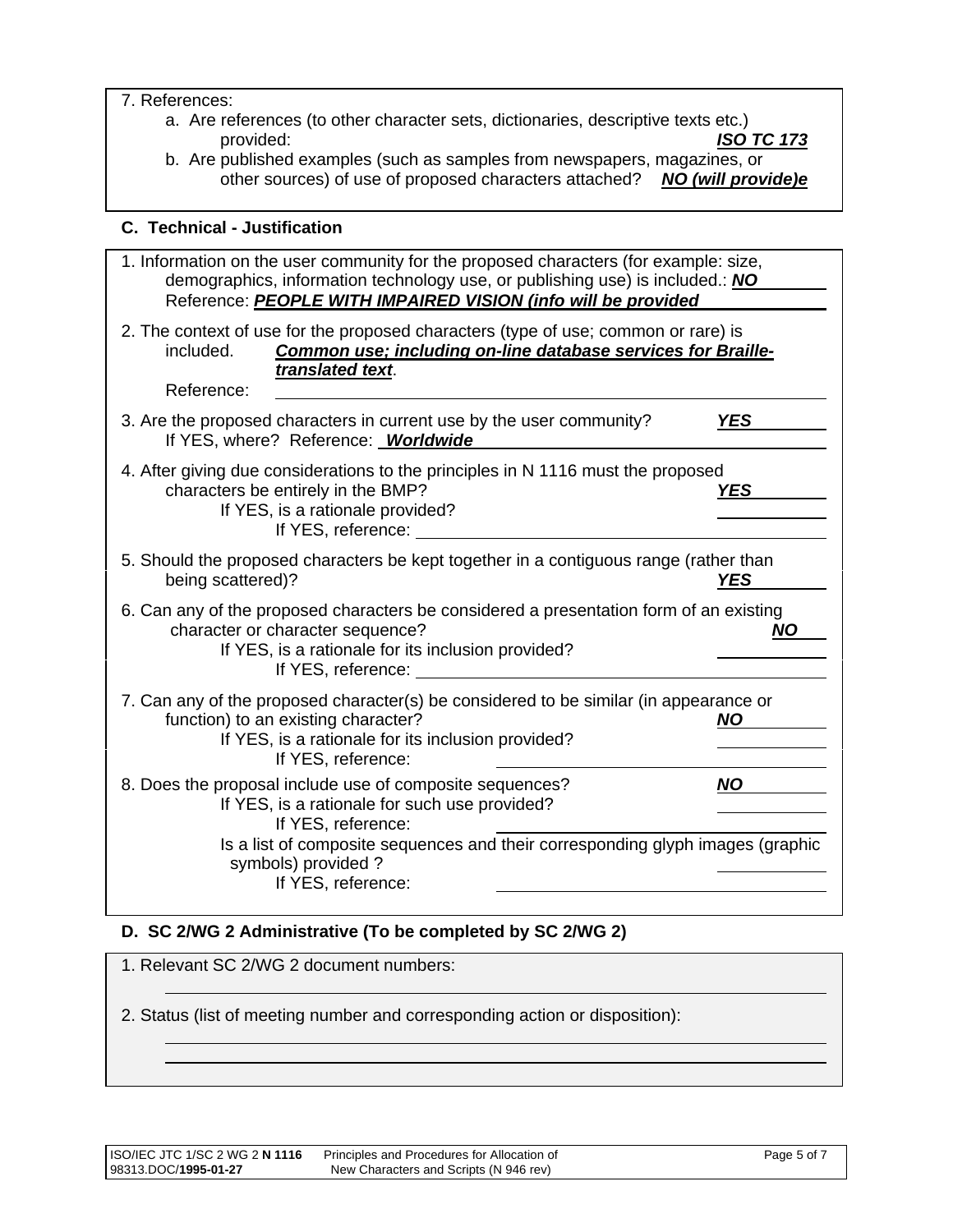#### **ISO/IEC JTC 1/SC 2/WG 2 PROPOSAL SUMMARY FORM TO ACCOMPANY SUBMISSIONS FOR ADDITIONS TO THE REPERTOIRE OF ISO/IEC 10646**<sup>3</sup>

**An Example**: Material from form filled as attachment to **N 1094** (on CJK Symbols) during San Francisco meeting is used as input.

### **Please fill Sections A, B and C below. Section D will be filled by SC 2/WG 2.**

## **A. Administrative**

|    | 1. Requester's name:<br><u>Japan</u>                                                                                                                                                                                                                                                                                             |                                 |
|----|----------------------------------------------------------------------------------------------------------------------------------------------------------------------------------------------------------------------------------------------------------------------------------------------------------------------------------|---------------------------------|
|    | 2. Requester type (Member body/Liaison/Individual contribution):<br><b>Member Body</b>                                                                                                                                                                                                                                           |                                 |
|    | 3. Submission date:<br>1994-10-13                                                                                                                                                                                                                                                                                                |                                 |
|    | 4. Requester's reference (if applicable):<br>$J2-94-XY$                                                                                                                                                                                                                                                                          |                                 |
|    | 5. (Choose one of the following:)<br>This is a complete proposal:<br>More information will be provided later:                                                                                                                                                                                                                    | $\therefore$ or,<br><b>XXXX</b> |
|    | <b>B. Technical - General</b>                                                                                                                                                                                                                                                                                                    |                                 |
|    | 1. (Choose one of the following:)                                                                                                                                                                                                                                                                                                |                                 |
| a. | This proposal is for a new script (set of characters):<br>Proposed name of script:                                                                                                                                                                                                                                               |                                 |
| b. | The proposal is for addition of character(s) to an existing block?:<br>Name of the existing block: CJK SYMBOLS AND PUNCTUATION                                                                                                                                                                                                   | <b>YES</b>                      |
|    | 2. Number of characters in proposal:                                                                                                                                                                                                                                                                                             | 2363                            |
|    | 3. Proposed category per SC 2/WG 2 N1116:                                                                                                                                                                                                                                                                                        |                                 |
|    | 4. Proposed Level of Implementation (1, 2, 3 or ?):<br>Is a rationale provided for the choice?<br>If Yes, reference: The Second Second Second Second Second Second Second Second Second Second Second Second Second Second Second Second Second Second Second Second Second Second Second Second Second Second Second Second Sec |                                 |
|    | 5. Is a repertoire including character names provided?:                                                                                                                                                                                                                                                                          | NO (To be provided)             |
|    | a. If YES, are the names in accordance with the 'character naming guidelines' in<br>Annex K of ISO/IEC 10646-1?<br>b. Are the character shapes legible?                                                                                                                                                                          |                                 |
|    |                                                                                                                                                                                                                                                                                                                                  |                                 |
|    | 6. Who will provide the appropriate computerized font for publishing the standard?<br>Japan                                                                                                                                                                                                                                      |                                 |
|    | If available now, identify source(s) for the font:                                                                                                                                                                                                                                                                               |                                 |
|    |                                                                                                                                                                                                                                                                                                                                  |                                 |
|    |                                                                                                                                                                                                                                                                                                                                  |                                 |

 3 (Form number: N-1116-F designed at the San Francisco, WG 2 meeting 26,on 1994-10-14; Revised 1995-01-27